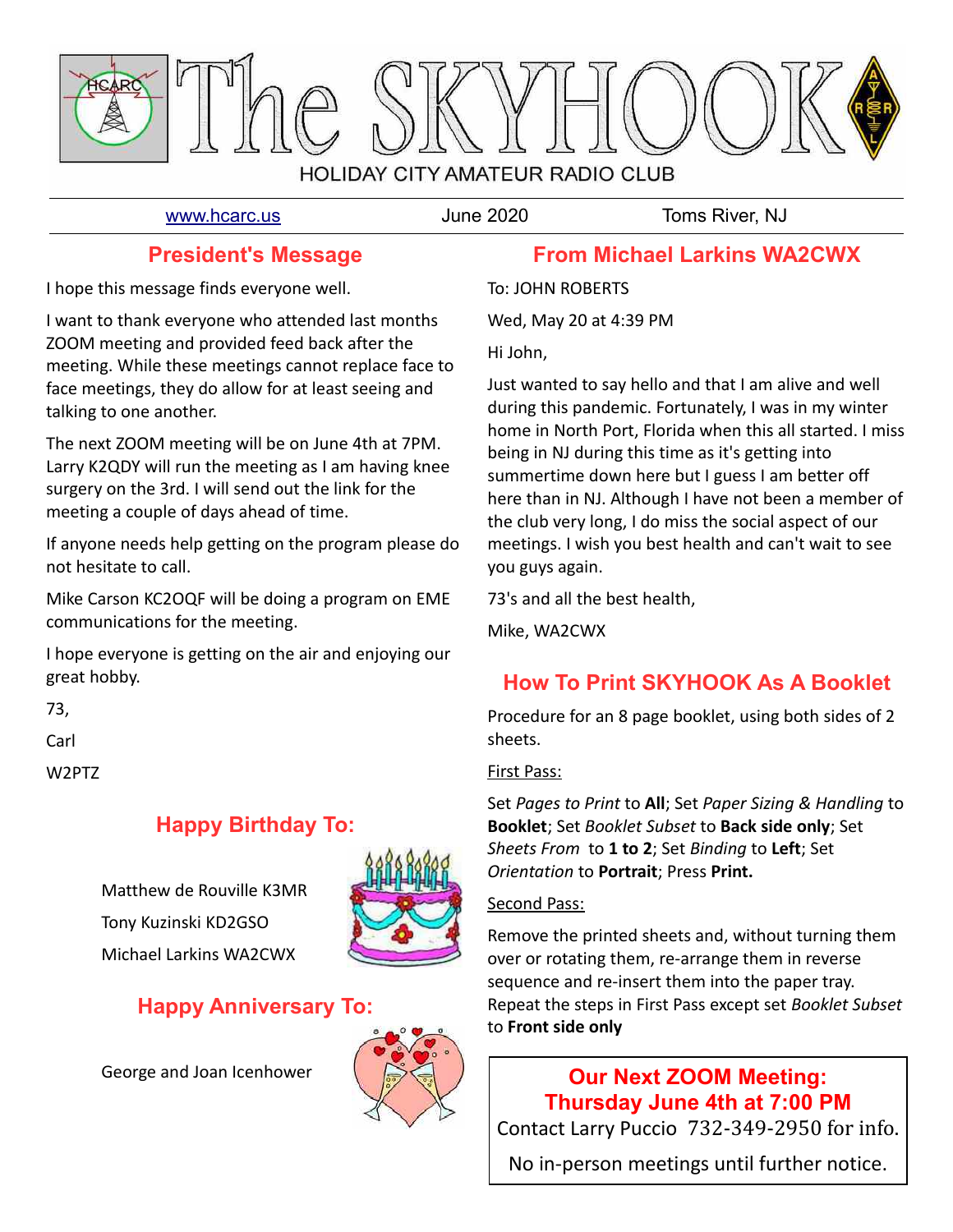## **Ocean County ARES® News**

## June, 2020

Recently, Ocean County ARES was the recipient of several equipment donations, by a source that wishes to remain anonymous. The equipment includes several commercial repeaters including duplexers. About 70 percent of the donated equipment can be used on amateur frequencies and is already in use as of this writing. Picture below shows a new 70 cm duplexer for the Berkeley D-Star Repeater. The new duplexer greatly increased the range of the repeater.



*Berkeley D-Star Repeater System- Photo by WX2NJ* 

Another option under evaluation is the construction of a portable emergency UHF repeater system, which could be easily transported to a scene that is not easily covered by an amateur repeater. An example would be a search team in a heavy wooded area on the outside perimeter of Ocean County. The portable repeater could provide miles of coverage with a simple portable tripod antenna near the scene. Because UHF duplexers are relatively small, the portability of a 70 cm repeater becomes possible.

The next meeting of Ocean County ARES was scheduled for June  $17<sup>th</sup>$  at the Ocean County EOC, but will be held via Zoom on the same date at 7:00 PM. The codes for the meeting will be released the day before the meeting on groups.io.

The Red Cross is having a drill on Saturday, May 30, 2020 and Ocean County ARES will be participating. There is a registration for drill participation, and details will be announced on groups.io as soon as they are learned. Pertinent information of the drill is as follows:

- 1. The event is a SIMULATION and no one with the Red Cross or ARES expects any operator to violate safety mandates. Most of the operators will be using their home station, a handheld or mobile. The actual local operation is entirely up to the local organization but safety in these times should be paramount.
- 2. The purpose of the simulation is to do a "Proof of Concept" to show the Red Cross leadership that ARES is capable of mobilizing a force of operators to assist in an emergency and to be able to pass messages in Red Cross formats as needed. Remember that one of the mandates of ARES is communication support of our served agencies and that is what we want to show we are capable of.
- 3. The Red Cross is preparing a website for operators to register for this exercise. This information will not be a Red Cross registration but will be used for this exercise only and will be used to show, in visual representation, where and how many operators participate in the simulation.
- 4. Messages created for this exercise will be passed to regional stations in order to be aggregated and forwarded to Red Cross national authority addresses. The content is not the point, but the format and structure is.
- 5. The local traffic can be in whatever format you are used to using, but then forwarded to the regional stations in Winlink ARC message format. From there they will be forwarded to the Red Cross national authority addresses. The regional stations will prepare a report on the number of messages received.
- 6. The time frame for this simulation is one day, and broken down into two separate parts. Part A and Part B.

Part A will be Saturday morning and generally from 9 AM to noon local. Because of different time zones not all stations will be operating at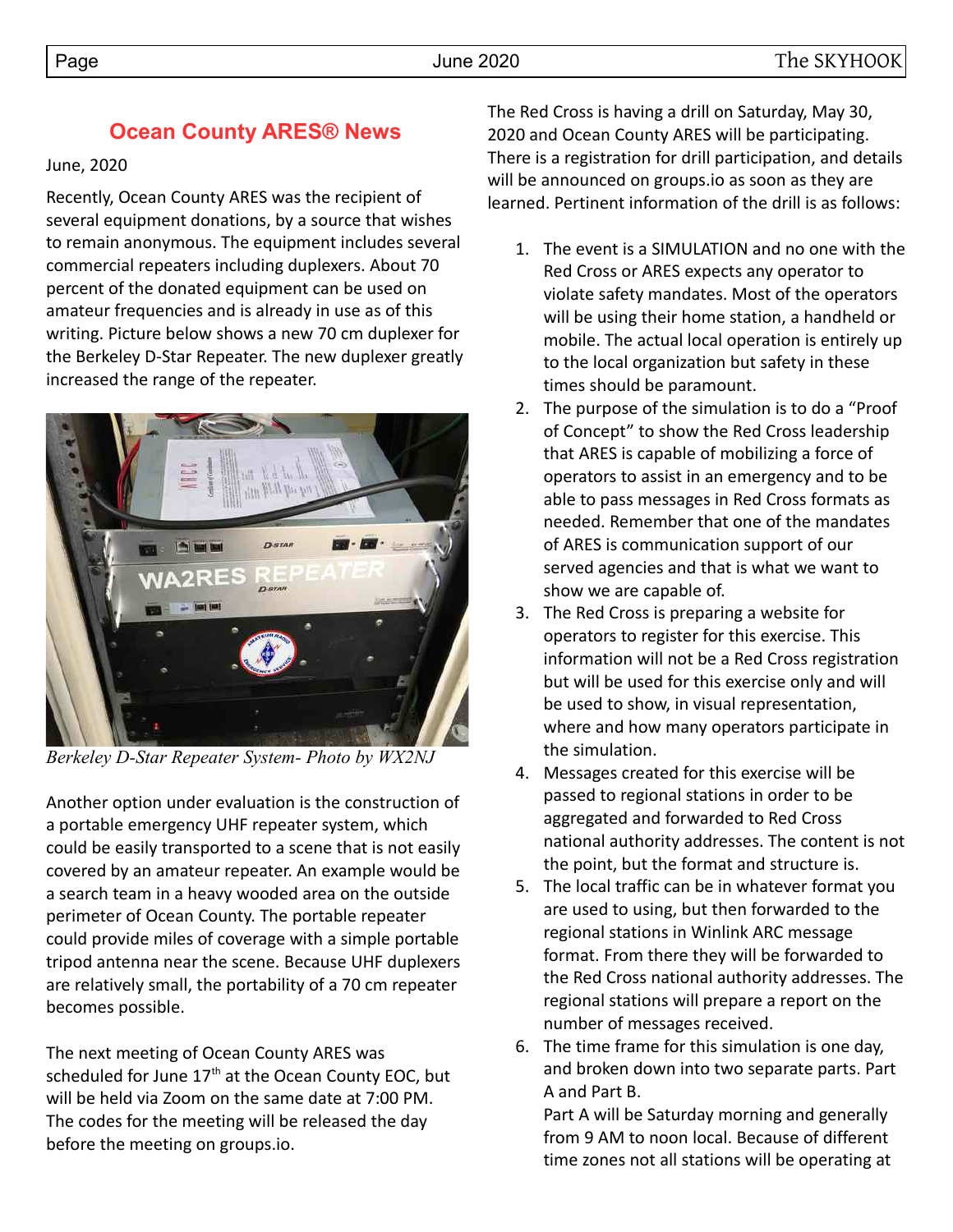the same time. Part B will take place from 1PM local until all of the regional stations have reported.

7. The simulation events will actually start a couple of days ahead, with bulletins to alert operators to specific conditions.

73 de WX2NJ Bob Murdock Ocean County Amateur Radio Emergency Service® EC

## **Our VE Session In The Park**

The Holiday City ARC held its VE session on Friday May 15<sup>th</sup> 2020 in the Whispering Pines Park, located in Berkeley Township, New Jersey. The park has a pavilion with picnic tables. There were six candidates and four VE's. The candidates sat at their own tables and the VE's sat at other tables across from the candidates.

All of the six candidates passed the Technician grade test and two of them passed the general class test as well.

The two that passed the General class test indicated they want to take the Extra class test the next time. One of the candidates who passed the Technician class test also indicated he wanted to take the General class test next time.

The session lasted approximately one and a half hours.

The VE's were

*Stan Stafiej KB2PD*

*Steve Jackson N2WLH*

*John Roberts KQ4WR*

*Larry Puccio K2QDY*

The candidates were:

*Tony Stone now KD2TXJ (Tech FN20xj)*

*Gus Koltoukis now KD2TXM (Gen FM29xl)*

*John Hutchinson now KD2TXN (Gen FN20xe)*

*Joe Andujar now KD2TXK (Tech FN20we)*

*John Kulusich now KD2TXL (Tech FM29ux)*

*Shareef Dowd now KC3PHB (Tech FM29kx)*

Larry Puccio, VE Liaison

## **[Our VE Crew](mailto:lpuccio1@comcast.net?subject=VE)**

Larry [K2QDY](mailto:lpuccio071@gmail.com) (Liaison) 732-349-2950, Urb [W1UL,](mailto:urb@W1UL.com) John [KQ4WR,](mailto:kq4wr@arrl.net) Stan [KB2P,](mailto:kb2pd@hotmail.com) Steve [N2WLH,](mailto:n2wlh@yahoo.com) Larry [WA2VLR,](mailto:lloscalz@optonline.net) Tony [KD2GSO.](mailto:tonyk613@comcast.net)

*License exams are given by appointment at 7:00pm on the second Wednesday of each month at Holiday City South Clubhouse, Bldg A, which is at the corner of Mule Rd. and Santiago Dr.; Call Larry Puccio, K2QDY, at 732-349-2950 for an appointment.* 

*Directions: From either Route 37 W or Davenport Road, take Mule Road to Santiago Drive. Clubhouse A is the building nearest the street corner.*

### **CLUB COMMITTEES**

| Refreshments:       |                    | Marge KD2LNT pearl1122@comcast.net |
|---------------------|--------------------|------------------------------------|
| Webmaster:          |                    | Steve N2WLH N2WLH@yahoo.com        |
| <u>Programs</u> :   | (open)             |                                    |
| Sunshine:           | Dave WA2DJN        | WA2DJN3@verizon.net                |
| Field Day:          | Larry <b>K2QDY</b> | 732-349-2950                       |
| <b>VE Sessions:</b> | Larry <b>K2QDY</b> | 732-349-2950                       |
| Membership:         | Doug <b>KC2TZC</b> | 732-928-2316                       |

### **Holiday City Amateur Radio Club Toms River, New Jersey Web Site** [www.hcarc.us](http://www.hcarc.us/)

| President                           | <b>Carl Lee</b>     | W2PTZ                            | 732 575-7558        |
|-------------------------------------|---------------------|----------------------------------|---------------------|
| <b>Vice President</b>               | <b>Billy Locke</b>  |                                  | KD2MHA 732 281-0151 |
| Secretary                           | <b>John Perry</b>   | <b>KD2NDY</b>                    | 732-349-2705        |
| <b>Treasurer</b>                    | <b>Larry Puccio</b> | <b>K2QDY</b>                     | 732-349-2950        |
| <b>Executive Board Doug Poray</b>   |                     | KC <sub>2</sub> T <sub>Z</sub> C | 732-928-2316        |
| <b>Executive Board John Roberts</b> |                     | KQ4WR                            | 732-966 4665        |
| <b>W2HC Trustee</b>                 | <b>Larry Puccio</b> | K <sub>2</sub> ODY               | 732-349-2950        |

Membership is open to all interested persons. Ham license is not required. Dues are \$25.00 per year, payable Jan  $1<sup>st</sup>$ . Members joining during the year will have the dues prorated. Family membership \$30.00 per family.

---------------------------------------------------------- Meetings are held on the first Thursday of every month, at 7:00 pm, except December.

Location: Meeting Room #1 in Holiday City South Clubhouse A. Directions: From either Route 37 W or Davenport Road, take Mule Road to Santiago Drive. Turn into the parking lot from Santiago Drive and park near the pool. Enter the building nearest the street corner..

The SKYHOOK is published monthly as the HCARC's official newsletter. Editor and Publisher:

John Roberts [KQ4WR](mailto:kq4wr@arrl.net) 7 Lincoln Ct. Whiting, NJ 08759-1505 e-mail [KQ4WR@arrl.net](mailto:KQ4WR@arrl.net) 732 966 4665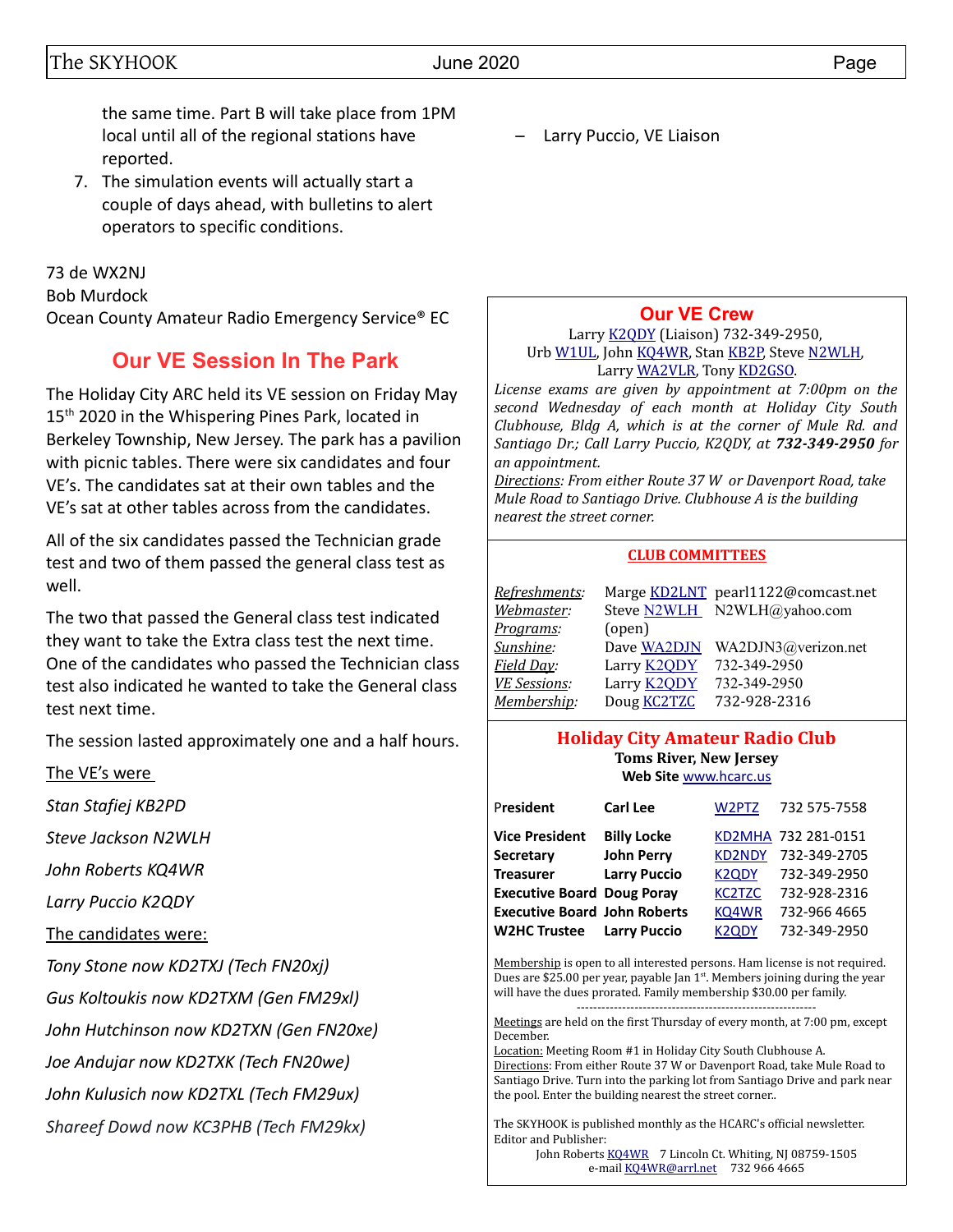## **Field Day 2020**

From: Tom Preiser N2XW tipreiser@gmail.com

Date: Thu, May 28, 2020 at 4:46 PM

Subject: [SJDXA] Fwd: [ARES-ARRL] Field Day Rules adjustment

Temporary Rule Waivers Announced for 2020 ARRL Field Day

### 05/28/2020

 With one month to go before 2020 ARRL Field Day, June 27 – 28, the ARRL Programs and Services Committee (PSC) has adopted two temporary rule waivers for the event:

> 1) For Field Day 2020 only, Class D stations may work all other Field Day stations, including other Class D stations, for points.

 Field Day rule 4.6 defines Class D stations as "Home stations," including stations operating from permanent or licensed station locations using commercial power. Class D stations ordinarily may only count contacts made with Class A, B, C, E, and F Field Day stations, but the temporary rule waiver for 2020 allows Class D stations to count contacts with other Class D stations for QSO credit.

> 2) In addition, for 2020 only, an aggregate club score will be published, which will be the sum of all individual entries indicating a specific club (similar to the aggregate score totals used in ARRL affiliated club competitions).

 Ordinarily, club names are only published in the results for Class A and Class F entries, but the temporary rule waiver for 2020 allows participants from any Class to optionally include a single club name with their submitted results following Field Day.

 For example, if Podunk Hollow Radio Club members Becky, W1BXY, and Hiram, W1AW, both participate in 2020 Field Day — Hiram from his Class D home station, and Becky from her Class C mobile station — both can include the radio club's name when reporting their individual results. The published results listing will include individual scores for Hiram and Becky, plus a combined score for all entries identified as Podunk Hollow Radio Club.

 The temporary rule waivers were adopted by the PSC on May 27, 2020.

 ARRL Field Day is one of the biggest events on the amateur radio calendar, with over 36,000 participants in 2019, including entries from 3,113 radio clubs and emergency operations centers. In most years, Field Day is also the largest annual demonstration of ham radio, because many radio clubs organize their participation in public places such as parks and schools.

 Due to the COVID-19 pandemic, many radio clubs have made decisions to cancel their group participation in ARRL Field Day this year due to public health recommendations and/or requirements, or to significantly modify their participation for safe social distancing practices. The temporary rule waivers allow greater flexibility in recognizing the value of individual and club participation regardless of entry class.

 ARRL is contacting logging program developers about the temporary rule waivers so developers can release updated versions of their software prior to Field Day weekend. Participants are reminded that the preferred method of submitting entries after Field Day is via the web applet. The ARRL Field Day rules include instructions for submitting entries after the event. Entries must be submitted or postmarked by Tuesday, July 28, 2020.

 The ARRL Field Day web page includes a series of articles with ideas and advice for adapting participation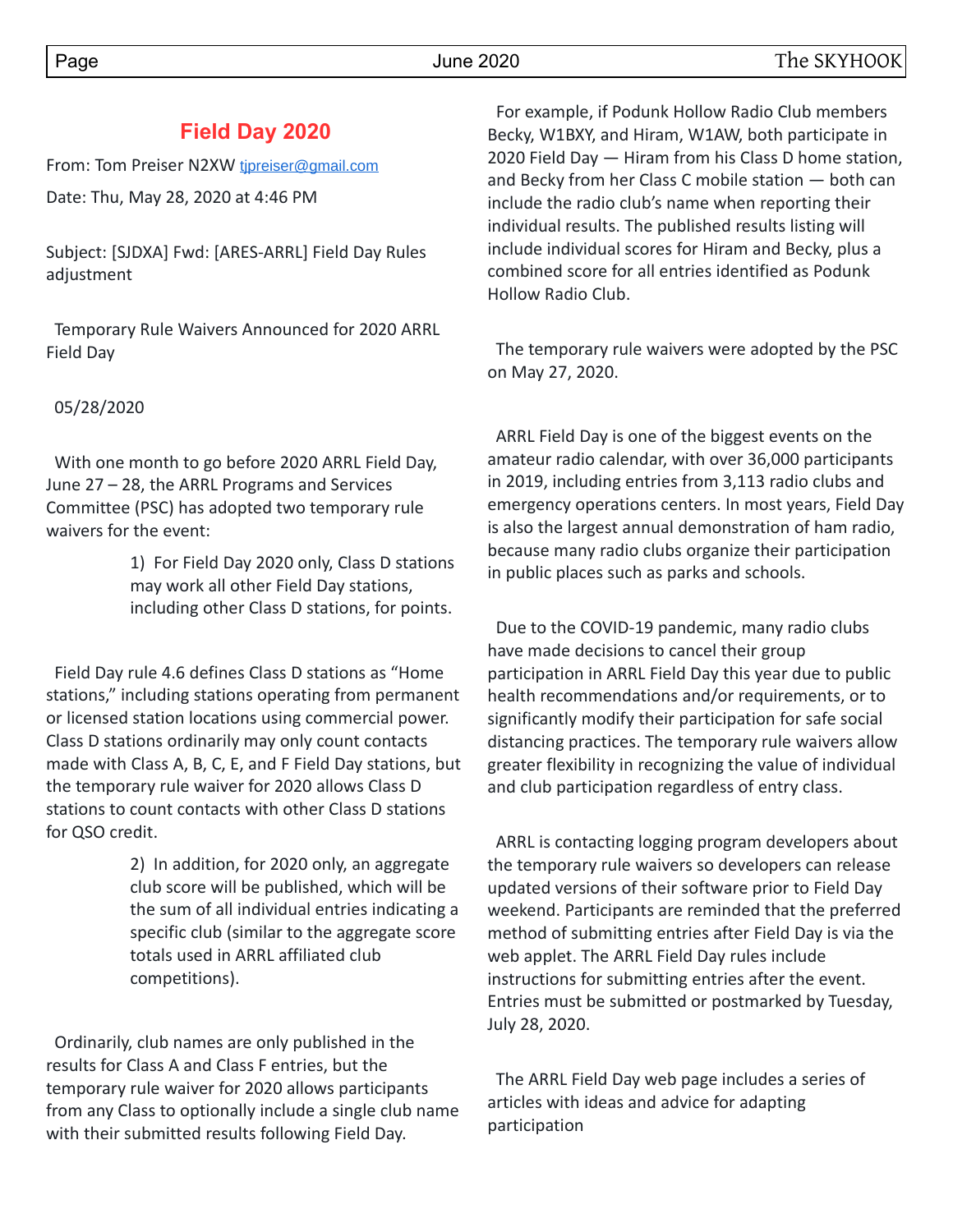# **Calculating Geographic Distances**

You can believe the distance from your station given in QRZ.com, or calculate it yourself. For DIY'ers, here's how.

Given the Latitudes and Longitudes of two locations, and a computer, we can calculate the distance between them.

Distances between locations on the Earth's surface can be calculated by using math for spherical triangles, because the rules for ordinary plane trigonometry don't work on curved surfaces.

For example, although the sum of the angles in a plane triangle equals 180 degrees, the sum the angles in a spherical triangle is always more than 180 degrees.

Because the sides of the triangle are arcs rather than straight lines, they are measured in degrees or radians. The radius of a sphere is the distance from the center to the surface.

Angles, and lengths of arcs, can be measured in degrees or radians, but computers seem to prefer working in radians.

A radian is the length of one radius laid out along the circumference of a circle or surface of a sphere. That's a handy unit of measure. The distance along the surface from pole to pole equals pi radians.

Distances between locations on the Earth's surface can be calculated by assuming a triangle using the North Pole (or South Pole) as the third corner.

That's nice, because it makes the lengths of two of its sides equal to the latitudes of the other two corners, and the angle at the pole is the difference between their longitudes.

To measure the distance from Point A to Point B, we need to label the parts of our triangles. I prefer using capital 'C' for the corner at the North Pole, and capital 'A' and capital 'B' for the other corners of the triangle.

By convention, lowercase 'a' is the side opposite 'A', lowercase 'b' is the side opposite 'B', and lowercase 'c' is the side opposite 'C'.

First, we have to find the distance in degrees from each of the locations to the pole.

We know the North Pole is 90 degrees latitude, so we just subtract the location's latitude, in degrees, from 90.

That gives us 'a' and 'b', which are the lengths of two of the three sides of our triangle.

The distance between the locations, 'c', is the third side.

The angle the two sides form at the North Pole, 'C', is the difference between the longitudes, so we subtract the longitudes to find the angle.

OK, so now we know the length of two sides ('a' and 'b') in degrees, and the angle between them ('C') in degrees.

Now we need to convert 'a'. 'b' and 'C' to radians by multiplying by pi/180. Fortunately, you may already have a computer function for this.

(n in radians = RADIANS(n in degrees).

The **cosine** of 'c' (the length of the third side), equals:

## **n = COS(a)\*COS(b)+SIN(a)\*SIN(b)\*COS(ABS(C))**

then **c = ACOS(n)**,

where 'c' is the distance between the locations, in radians.

Finally, multiply 'c' (in radians) by the 3961 mile radius of the sphere to get the mileage.

In my case, I taught my computer to do all the work. So now I just enter a list of grid squares and it prints out the distances, and the directions too.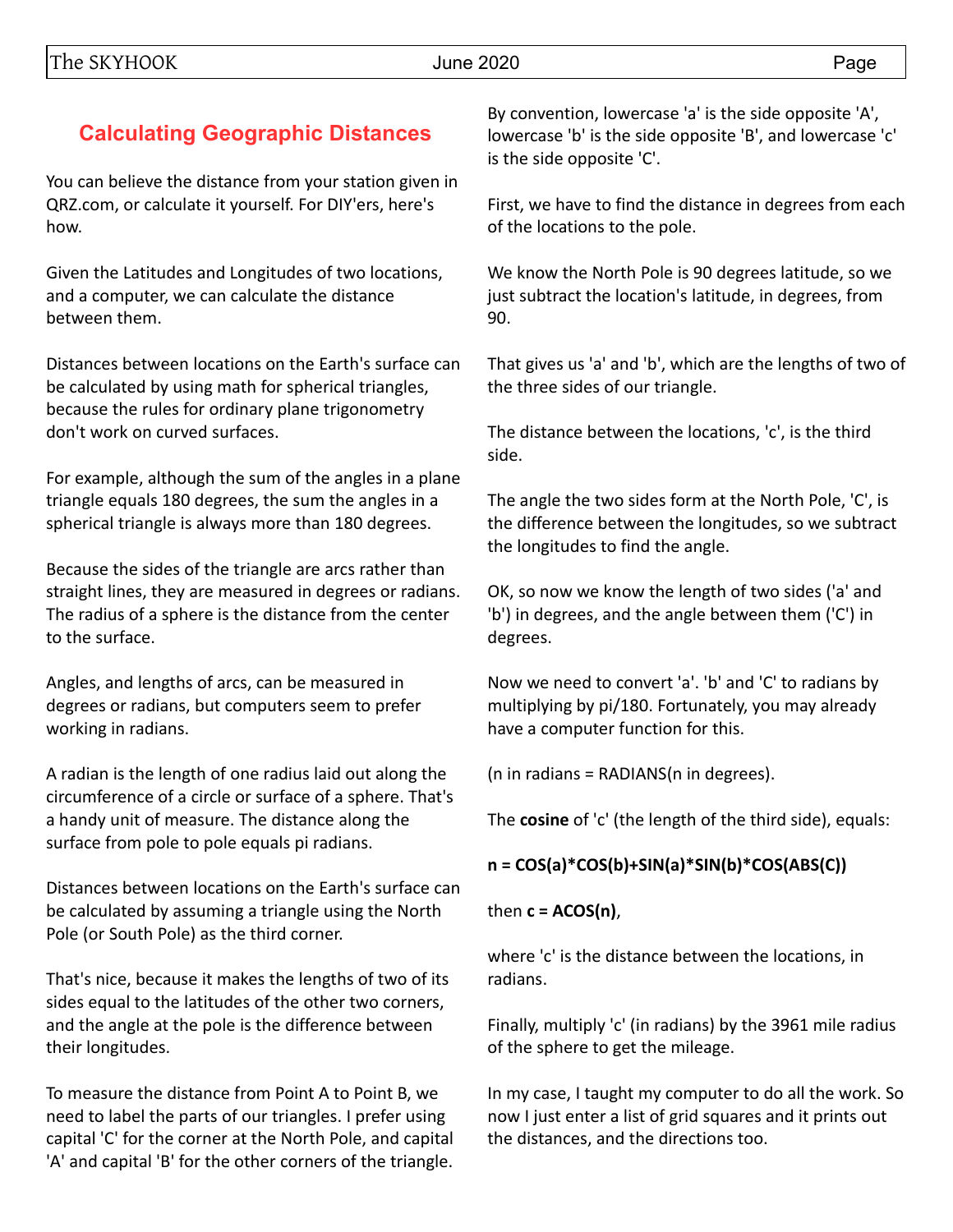# Some DX Opportunities

In alphanumeric order of Callsign *Italics if over 6000 miles*

Mode codes:  $8 = JTS$ ,  $c = QRS CW$ ,  $C = CW$ ,  $D = Digital$ ,  $J = JPA$ ,  $P = PSK31$ ,  $R = RTTY$ ,  $S = SSB$ ,  $T = SSTV$ .

Bands: "Low" usually means 160, 80 & 40m.

Many thanks to NG3K, Wikipedia, Google Maps, the ARRL, the RSGB, DXW, TDDX & QRZ.com for the data.

| <b>START</b> | <b>FINISH</b>       | <b>ENTITY</b>              | <b>CALLSIGN</b> | <b>IOTA</b> | <b>BANDS</b> | <b>MODES</b>    | QSL via            | LOC    |          |     | Miles Dir Info by |
|--------------|---------------------|----------------------------|-----------------|-------------|--------------|-----------------|--------------------|--------|----------|-----|-------------------|
|              | Mar 01 Nov 01 Tonga |                            | A35JP           |             |              |                 | JA0ROV             | AG29ma | 7693 W   |     | NG3K              |
| Mar 07       | Jan 01 France       |                            | T00A            |             |              |                 | $\cdots$           | JN18dt | 3669     | NE  | <b>TDDX</b>       |
|              |                     | May 25 Jun 07 Martinique   | FM/ON4RU        | NA-107      | 160-10m      | C               | ON4RU dir          | FK94mq | 1923 SSE |     | ON4RU             |
|              |                     | Mar 02 Dec 31 Afghanistan  | T6AA            |             |              |                 | S53R               | MM22ma | 6827     | NE  | <b>TDDX</b>       |
|              |                     | Apr 14 Jun 14 Cambodia     | XU7AMG          |             | 80-10m       | SR.             | BG9XD              | OK21mm | 8885 N   |     | NG3K              |
| Jun 02       | Jun 27 Alaska       |                            | KL7/KC1KUG      | NA-158      | 40 20        | SC <sub>8</sub> | KC1KUG SASE BP40bi |        | 3474     | NW  | KC1KUG            |
| Jun 10       |                     | Jun 17 Cayman Is           | ZF2FD           | NA-016      | 80-20        | S               | LoTW               | EK99sm | 1460     | SSW | DX News           |
|              |                     | Jun 15 Jul 15 Guantan. Bay | KG4MA           |             | 80-10        | $S_8$           | TBA                | EL83td | 1256     | SSW | <b>TDDX</b>       |

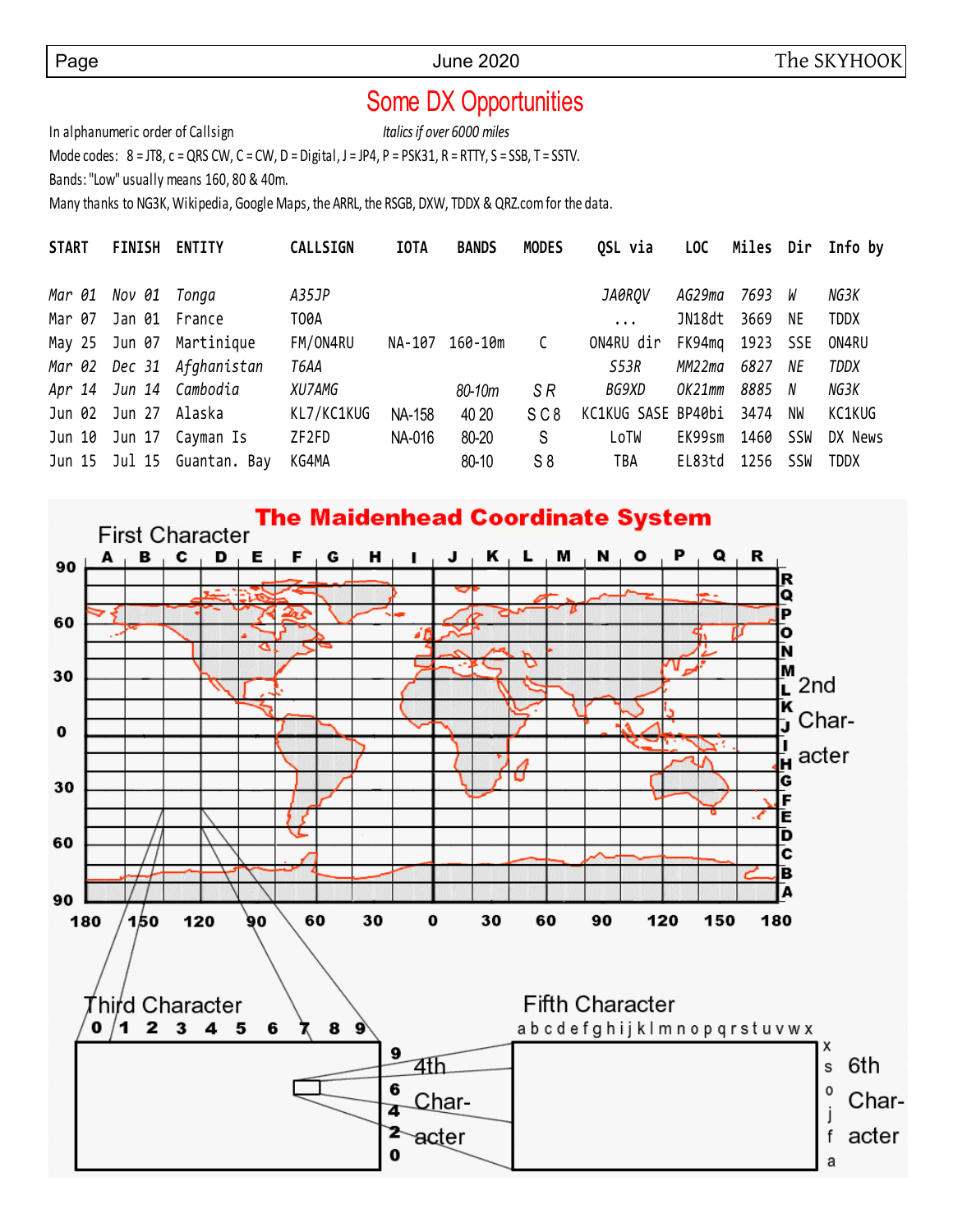# **Larry Puccio's DX Report**





| 5/06 | 23:49 | 28.444 | <b>SSB</b> | KP4CQ       | Puerto Rico         |        | NA-099 FK68pg     | 1565 | <b>SSE</b> |
|------|-------|--------|------------|-------------|---------------------|--------|-------------------|------|------------|
| 5/07 | 00:10 | 28.465 | SSB        | WP4IRV      | Puerto Rico         |        | FK68tx            | 1524 | SSE        |
| 5/07 | 00:27 | 28.414 | SSB        | HI8AT       | Dominican Republic  |        | NA-096 FK48ws     | 1485 | S          |
| 5/07 | 20:01 | 14.017 | <b>CW</b>  | HG20ST      | Hungary             |        | JN97mn            | 4398 | <b>NE</b>  |
| 5/07 | 20:05 | 14.300 | <b>CW</b>  | F6ARL       | France              |        | JN33no            | 4027 | <b>ENE</b> |
| 5/07 | 20:08 | 14.014 | <b>CW</b>  | LZ50BFRA    | Bulgaria            |        | EU-181 KN22dq     | 4798 | <b>NE</b>  |
| 5/07 | 20:20 | 14.018 | <b>CW</b>  | 9A3YT       | Croatia             |        | EU-016 JN75ej     | 4282 | <b>NE</b>  |
| 5/07 | 20:50 | 14.012 | <b>CW</b>  | PY4HGM      | Brazil              |        | GH80bd            | 4575 | SSE        |
| 5/07 | 21:03 | 14.020 | <b>CW</b>  | EA3KE       | Spain               |        | EU-078 JN00ir     | 3820 | <b>ENE</b> |
| 5/09 | 17:18 | 28.011 | <b>CW</b>  | WA2ZYU      | Florida FL<br>33993 |        | EL86xr            | 1018 | SSW        |
| 5/09 | 23:43 | 28.450 | <b>SSB</b> | HI8RD       | Dominican Republic  |        | NA-096 FK58am     | 1504 | S          |
| 5/09 | 23:50 | 28.475 | SSB        | WJ6A        | Alabama             |        | EM64pu            | 769  | WSW        |
| 5/10 | 21:50 | 14.217 | <b>SSB</b> | S52DG       | Slovenia            |        | JN76ga            | 4268 | NE         |
| 5/10 | 21:55 | 14.267 | SSB        | EA7JWF      | Spain               |        | EU-143 IM77nu     | 3636 | <b>ENE</b> |
| 5/10 | 23:51 | 14.238 | SSB        | IK0ETA      | Italy               |        | JN62ks            | 4309 | NE         |
| 5/10 | 23:56 | 14.246 | SSB        | NP4SS       | Puerto Rico         |        | NA-099 FK68qf     | 1569 | SSE        |
| 5/11 | 20:43 | 14.014 | <b>CW</b>  | LZ50BFRA    | Bulgaria            |        | EU-181 KN22dq     | 4798 | <b>NE</b>  |
| 5/11 | 22:57 | 10.111 | <b>CW</b>  | OZ8X        | Denmark             |        | EU-029 J045rj     | 3789 | <b>NE</b>  |
| 5/11 | 23:01 | 10.104 | <b>CW</b>  | <b>S57V</b> | Slovenia            |        | record incomplete |      |            |
| 5/11 | 23:18 | 14.024 | <b>CW</b>  | 4A60M       | Mexico              |        | EK09kk            | 2047 | <b>SW</b>  |
| 5/11 | 23:29 | 28.455 | SSB        | FG4S0       | Guadeloupe          |        | NA-102 FK96gh     | 1806 | SSE        |
| 5/12 | 21:38 | 14.016 | СW         | IU0VFZ      | Italy               |        | no license found  |      |            |
| 5/12 | 23:28 | 28.455 | <b>CW</b>  | NP4ET       | Puerto Rico         |        | NA-099 FK68ol     | 1550 | SSE        |
| 5/12 | 23:35 | 28.413 | <b>SSB</b> | WP4IRV      | Puerto Rico         |        | FK68tx            | 1524 | SSE        |
| 5/12 | 23:41 | 28.413 | SSB        | HI8AT       | Dominican Republic  |        | NA-096 FK48vu     | 1478 | S          |
| 5/13 | 20:18 | 14.022 | <b>CW</b>  | IK4WKU      | Italy               |        | JN54mo            | 4167 | <b>NE</b>  |
| 5/13 | 20:30 | 14.035 | СW         | 4Z4DX       | Israel              |        | KM71ie            | 5747 | <b>NE</b>  |
| 5/13 | 20:57 | 14.012 | СW         | DL1DAW      | Fed Rep of Germany  |        | EU-042 J031to     | 3816 | <b>NE</b>  |
| 5/13 | 21:18 | 14.020 | <b>CW</b>  | E73ESP      | Bosnia-Herzegovina  |        | JN94cr            | 4467 | <b>NE</b>  |
| 5/14 | 00:31 | 28.420 | SSB        | KP4WQ       | Puerto Rico         |        | NA-099 FK68kl     | 1544 | SSE        |
| 5/15 | 15:40 | 28.420 | SSB        | KB00GI      | Missouri            |        | EM49ik            | 907  | W          |
| 5/15 | 15:56 | 28.419 | SSB        | W9RII       | Illinois            |        | no such license   |      |            |
| 5/17 | 22:32 | 14.009 | <b>CW</b>  | 4A60I       | Mexico              |        | EK09kk            | 2047 | <b>SW</b>  |
| 5/17 | 23:17 | 14.012 | <b>CW</b>  | DQ5M        | Fed Rep of Germany  |        | JN58xh            | 4086 | <b>NE</b>  |
| 5/17 | 23:25 | 14.020 | <b>CW</b>  | 4A60M       | Mexico              |        | EK09kk            | 2047 | <b>SW</b>  |
| 5/18 | 00:06 | 14.024 | <b>CW</b>  | CT1BQH      | Portugal            | EU-040 | IM59sl            | 3414 | <b>ENE</b> |
| 5/18 | 00:14 | 14.015 | <b>CW</b>  | XE1XR       | Mexico              |        | NA-189 EK09kk     | 2047 | <b>SW</b>  |
|      |       |        |            |             |                     |        |                   |      |            |

| NA-099   | FK68pg           | 1565       | <b>SSE</b> |
|----------|------------------|------------|------------|
|          | FK68tx           | 1524       | SSE        |
| NA-096   | FK48ws           | 1485       | S          |
|          | JN97mn           | 4398       | NE         |
|          | JN33no           | 4027       | <b>ENE</b> |
| EU-181   | KN22dq           | 4798       | <b>NE</b>  |
| EU-016   | JN75ej           | 4282       | NE         |
|          | GH80bd           | 4575       | <b>SSE</b> |
| EU-078   | JN00ir           | 3820       | <b>ENE</b> |
|          | EL86xr           | 1018       | SSW        |
| NA-096   | FK58am           | 1504       | S          |
|          | EM64pu           | 769        | WSW        |
|          | JN76ga           | 4268       | <b>NE</b>  |
| $EU-143$ | IM77nu           | 3636       | ENE        |
|          | JN62ks           | 4309       | <b>NE</b>  |
| NA-099   | FK68qf           | 1569       | <b>SSE</b> |
| EU-181   | KN22dq           | 4798       | NE         |
| EU-029   | J045rj           | 3789       | <b>NE</b>  |
|          | record           | incomplete |            |
|          | EK09kk           | 2047       | SW         |
| NA-102   | FK96gh           | 1806       | <b>SSE</b> |
|          | no license found |            |            |
| NA-099   | <b>FK68ol</b>    | 1550       | <b>SSE</b> |
|          | FK68tx           | 1524       | <b>SSE</b> |
| NA-096   | FK48vu           | 1478       | S          |
|          | JN54mo           | 4167       | <b>NE</b>  |
|          | KM71ie           | 5747       | NE         |
| EU-042   | J031to           | 3816       | <b>NE</b>  |
|          | JN94cr           | 4467       | <b>NE</b>  |
| NA-099   | FK68kl           | 1544       | <b>SSE</b> |
|          | EM49ik           | 907        | M          |
|          | no such          | license    |            |
|          | EK09kk           | 2047       | SW         |
|          | JN58xh           | 4086       | <b>NE</b>  |
|          | EK09kk           | 2047       | <b>SW</b>  |
| EU-040   | IM59s1           | 3414       | <b>ENE</b> |
| NA-189   | EK09kk           | 2047       | SW         |